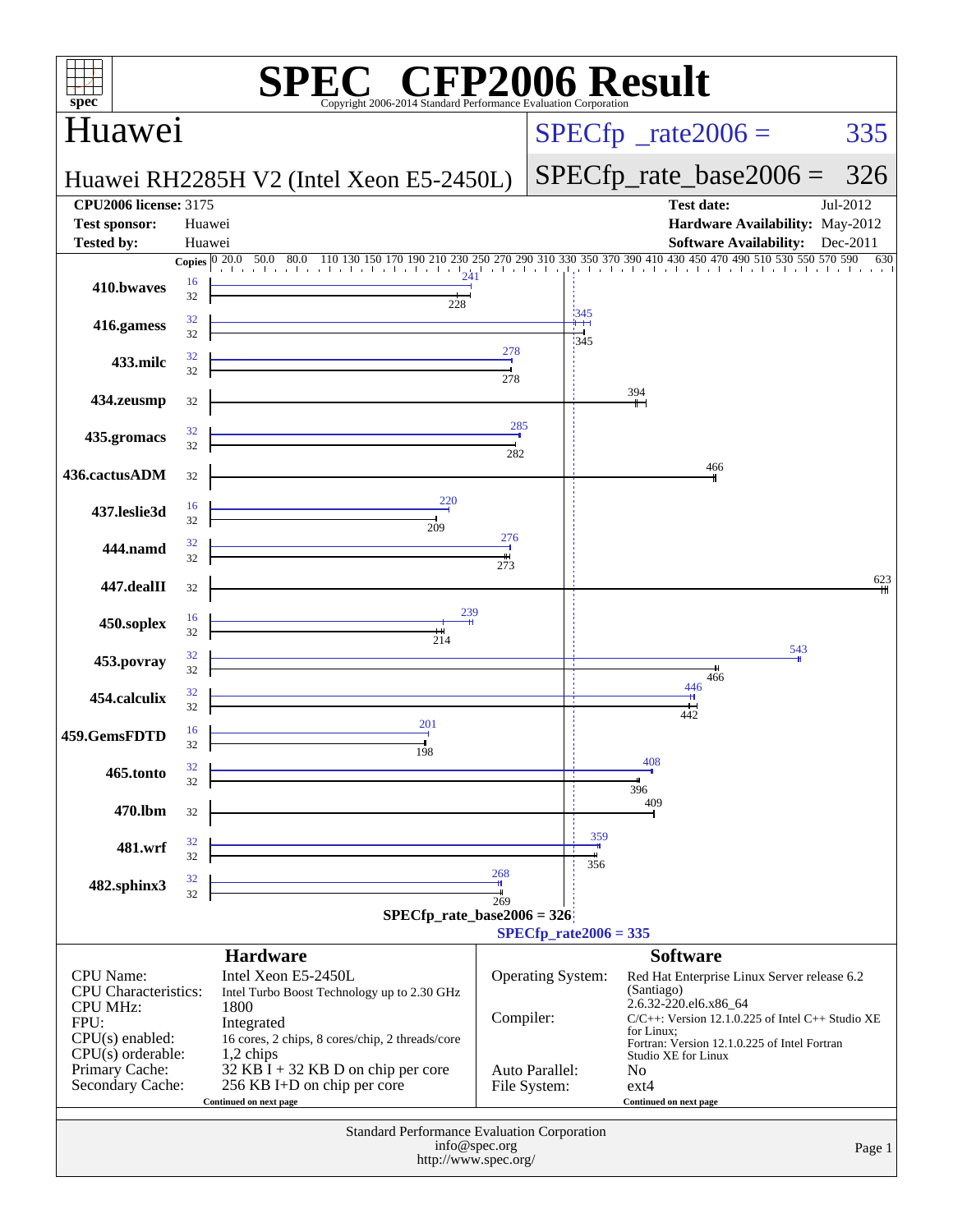

#### Huawei

### $SPECTp\_rate2006 = 335$

Huawei RH2285H V2 (Intel Xeon E5-2450L)

## [SPECfp\\_rate\\_base2006 =](http://www.spec.org/auto/cpu2006/Docs/result-fields.html#SPECfpratebase2006) 326

#### **[CPU2006 license:](http://www.spec.org/auto/cpu2006/Docs/result-fields.html#CPU2006license)** 3175 **[Test date:](http://www.spec.org/auto/cpu2006/Docs/result-fields.html#Testdate)** Jul-2012

**[Test sponsor:](http://www.spec.org/auto/cpu2006/Docs/result-fields.html#Testsponsor)** Huawei **[Hardware Availability:](http://www.spec.org/auto/cpu2006/Docs/result-fields.html#HardwareAvailability)** May-2012 **[Tested by:](http://www.spec.org/auto/cpu2006/Docs/result-fields.html#Testedby)** Huawei **[Software Availability:](http://www.spec.org/auto/cpu2006/Docs/result-fields.html#SoftwareAvailability)** Dec-2011 [L3 Cache:](http://www.spec.org/auto/cpu2006/Docs/result-fields.html#L3Cache) 20 MB I+D on chip per chip<br>Other Cache: None [Other Cache:](http://www.spec.org/auto/cpu2006/Docs/result-fields.html#OtherCache) [Memory:](http://www.spec.org/auto/cpu2006/Docs/result-fields.html#Memory) 96 GB (12 x 8 GB 2Rx4 PC3-12800R-11, ECC) [Disk Subsystem:](http://www.spec.org/auto/cpu2006/Docs/result-fields.html#DiskSubsystem) 1 x 300 GB SAS, 10K RPM [Other Hardware:](http://www.spec.org/auto/cpu2006/Docs/result-fields.html#OtherHardware) None

| <b>System State:</b>  |  |
|-----------------------|--|
| <b>Base Pointers:</b> |  |
| Peak Pointers:        |  |
| Other Software:       |  |
|                       |  |

Run level 3 (multi-user) 32/64-bit 32/64-bit None.

| <b>Results Table</b> |               |                                                                                                          |       |                |            |                |              |               |                |              |                |              |                |              |
|----------------------|---------------|----------------------------------------------------------------------------------------------------------|-------|----------------|------------|----------------|--------------|---------------|----------------|--------------|----------------|--------------|----------------|--------------|
|                      | <b>Base</b>   |                                                                                                          |       |                |            |                | <b>Peak</b>  |               |                |              |                |              |                |              |
| <b>Benchmark</b>     | <b>Copies</b> | <b>Seconds</b>                                                                                           | Ratio | <b>Seconds</b> | Ratio      | <b>Seconds</b> | <b>Ratio</b> | <b>Copies</b> | <b>Seconds</b> | <b>Ratio</b> | <b>Seconds</b> | <b>Ratio</b> | <b>Seconds</b> | <b>Ratio</b> |
| 410.bwayes           | 32            | 1814                                                                                                     | 240   | 1911           | 228        | 1907           | 228          | 16            | 904            | 241          | 904            | 241          | 904            | 241          |
| 416.gamess           | 32            | 1821                                                                                                     | 344   | 1815           | 345        | 1815           | <u>345</u>   | 32            | 1818           | 345          | 1861           | 337          | 1788           | 350          |
| $433$ .milc          | 32            | 1058                                                                                                     | 278   | 1058           | 278        | 1059           | 277          | 32            | 1056           | 278          | 1056           | 278          | 1055           | 278          |
| $434$ . zeusmp       | 32            | 723                                                                                                      | 402   | 740            | 394        | 743            | 392          | 32            | 723            | 402          | 740            | 394          | 743            | 392          |
| 435.gromacs          | 32            | 810                                                                                                      | 282   | 811            | 282        | 812            | 281          | 32            | 801            | 285          | 799            | 286          | 803            | 284          |
| 436.cactusADM        | 32            | 820                                                                                                      | 466   | 821            | 466        | 823            | 464          | 32            | 820            | 466          | 821            | 466          | 823            | 464          |
| 437.leslie3d         | 32            | 1443                                                                                                     | 209   | 1444           | 208        | 1441           | 209          | 16            | 684            | 220          | 684            | 220          | 683            | 220          |
| 444.namd             | 32            | 929                                                                                                      | 276   | 944            | 272        | 941            | 273          | 32            | 930            | 276          | 927            | 277          | 928            | 276          |
| 447.dealII           | 32            | 588                                                                                                      | 623   | 590            | 620        | 586            | 625          | 32            | 588            | 623          | 590            | 620          | 586            | 625          |
| $450$ .soplex        | 32            | 1239                                                                                                     | 215   | 1249           | 214        | 1278           | 209          | 16            | 622            | 215          | 552            | 242          | 557            | 239          |
| 453.povray           | 32            | 365                                                                                                      | 466   | 365            | 466        | 363            | 469          | 32            | 314            | 543          | 313            | 543          | 313            | 545          |
| 454.calculix         | 32            | 597                                                                                                      | 442   | 598            | 442        | 588            | 449          | 32            | 591            | 447          | 595            | 443          | 592            | 446          |
| 459.GemsFDTD         | 32            | 1715                                                                                                     | 198   | 1710           | 199        | 1722           | 197          | 16            | 845            | 201          | 845            | 201          | 844            | 201          |
| 465.tonto            | 32            | 796                                                                                                      | 396   | 800            | 394        | 795            | 396          | 32            | 772            | 408          | 773            | 408          | 774            | 407          |
| 470.1bm              | 32            | 1075                                                                                                     | 409   | 1074           | 409        | 1074           | 410          | 32            | 1075           | 409          | 1074           | 409          | 1074           | 410          |
| 481.wrf              | 32            | 1002                                                                                                     | 357   | 1003           | <u>356</u> | 1009           | 354          | 32            | 1001           | 357          | 995            | 359          | 995            | 359          |
| 482.sphinx3          | 32            | 2317                                                                                                     | 269   | 2317           | 269        | 2325           | 268          | 32            | 2346           | 266          | 2322           | 269          | 2326           | 268          |
|                      |               | Results appear in the order in which they were run. Bold underlined text indicates a median measurement. |       |                |            |                |              |               |                |              |                |              |                |              |

#### **[Submit Notes](http://www.spec.org/auto/cpu2006/Docs/result-fields.html#SubmitNotes)**

 The numactl mechanism was used to bind copies to processors. The config file option 'submit' was used to generate numactl commands to bind each copy to a specific processor. For details, please see the config file.

#### **[Operating System Notes](http://www.spec.org/auto/cpu2006/Docs/result-fields.html#OperatingSystemNotes)**

 Stack size set to unlimited using "ulimit -s unlimited" Transparent Huge Pages enabled with: echo always > /sys/kernel/mm/redhat\_transparent\_hugepage/enabled Filesystem page cache cleared with:<br>echo 1> /proc/sys/ym/drop cac /proc/sys/vm/drop\_caches runspec command invoked through numactl i.e.: numactl --interleave=all runspec <etc> Select only test related files when installing the operating system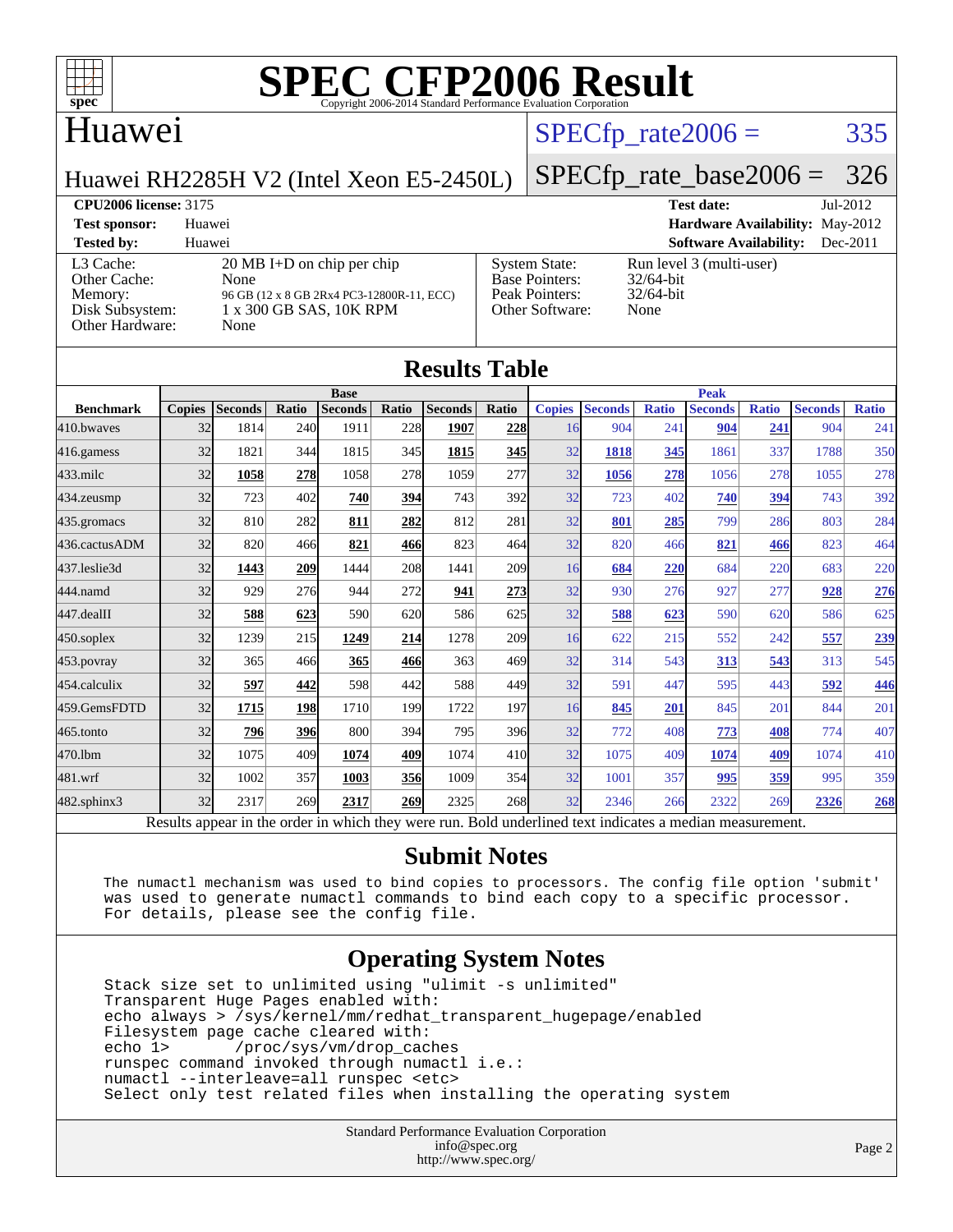

#### Huawei

 $SPECTp\_rate2006 = 335$ 

Page 3

Huawei RH2285H V2 (Intel Xeon E5-2450L)

[SPECfp\\_rate\\_base2006 =](http://www.spec.org/auto/cpu2006/Docs/result-fields.html#SPECfpratebase2006) 326

**[CPU2006 license:](http://www.spec.org/auto/cpu2006/Docs/result-fields.html#CPU2006license)** 3175 **[Test date:](http://www.spec.org/auto/cpu2006/Docs/result-fields.html#Testdate)** Jul-2012 **[Test sponsor:](http://www.spec.org/auto/cpu2006/Docs/result-fields.html#Testsponsor)** Huawei **[Hardware Availability:](http://www.spec.org/auto/cpu2006/Docs/result-fields.html#HardwareAvailability)** May-2012 **[Tested by:](http://www.spec.org/auto/cpu2006/Docs/result-fields.html#Testedby)** Huawei **[Software Availability:](http://www.spec.org/auto/cpu2006/Docs/result-fields.html#SoftwareAvailability)** Dec-2011

#### **[Platform Notes](http://www.spec.org/auto/cpu2006/Docs/result-fields.html#PlatformNotes)**

Standard Performance Evaluation Corporation BIOS configuration: Set Power Efficiency Mode to Performance Baseboard Management Controller used to adjust the fan speed to 100% Sysinfo program /spec/config/sysinfo.rev6800 \$Rev: 6800 \$ \$Date:: 2011-10-11 #\$ 6f2ebdff5032aaa42e583f96b07f99d3 running on DH310-2 Fri Jul 13 15:22:28 2012 This section contains SUT (System Under Test) info as seen by some common utilities. To remove or add to this section, see: <http://www.spec.org/cpu2006/Docs/config.html#sysinfo> From /proc/cpuinfo model name : Intel $(R)$  Xeon $(R)$  CPU E5-2450L 0 @ 1.80GHz 2 "physical id"s (chips) 32 "processors" cores, siblings (Caution: counting these is hw and system dependent. The following excerpts from /proc/cpuinfo might not be reliable. Use with caution.) cpu cores : 8 siblings : 16 physical 0: cores 0 1 2 3 4 5 6 7 physical 1: cores 0 1 2 3 4 5 6 7 cache size : 20480 KB From /proc/meminfo<br>MemTotal: 99030424 kB HugePages\_Total: 0<br>Hugepagesize: 2048 kB Hugepagesize: From /etc/\*release\* /etc/\*version\* redhat-release: Red Hat Enterprise Linux Server release 6.2 (Santiago) system-release: Red Hat Enterprise Linux Server release 6.2 (Santiago) system-release-cpe: cpe:/o:redhat:enterprise\_linux:6server:ga:server uname -a: Linux DH310-2 2.6.32-220.el6.x86\_64 #1 SMP Wed Nov 9 08:03:13 EST 2011 x86\_64 x86\_64 x86\_64 GNU/Linux run-level 3 Jul 10 18:20 SPEC is set to: /spec Filesystem Type Size Used Avail Use% Mounted on<br>
/dev/sdal ext4 289G 103G 171G 38% / /dev/sda1 ext4 289G 103G 171G 38% / Additional information from dmidecode: (End of data from sysinfo program)

> [info@spec.org](mailto:info@spec.org) <http://www.spec.org/>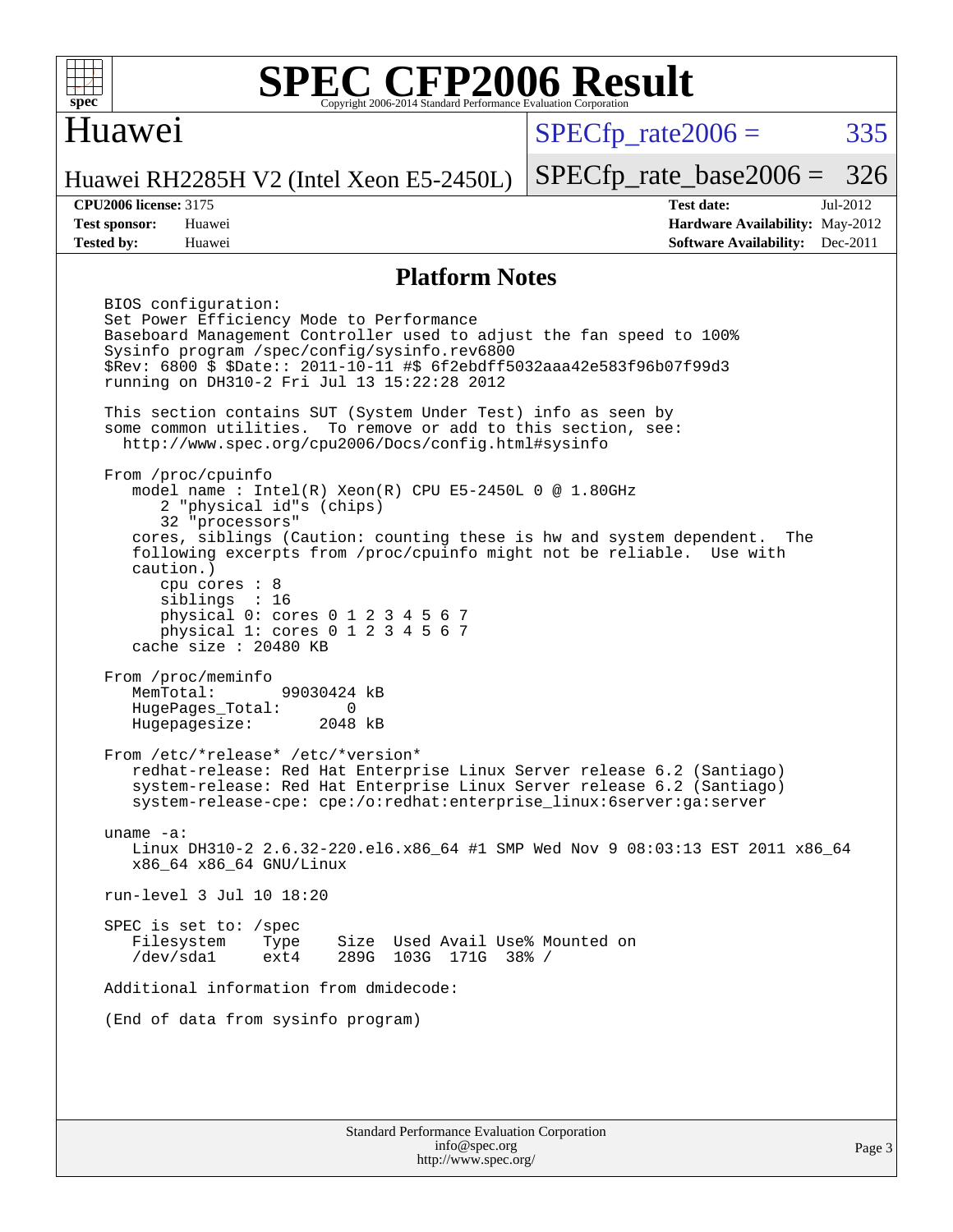

#### Huawei

 $SPECTp_rate2006 = 335$ 

Huawei RH2285H V2 (Intel Xeon E5-2450L)

#### **[CPU2006 license:](http://www.spec.org/auto/cpu2006/Docs/result-fields.html#CPU2006license)** 3175 **[Test date:](http://www.spec.org/auto/cpu2006/Docs/result-fields.html#Testdate)** Jul-2012

[SPECfp\\_rate\\_base2006 =](http://www.spec.org/auto/cpu2006/Docs/result-fields.html#SPECfpratebase2006) 326

**[Test sponsor:](http://www.spec.org/auto/cpu2006/Docs/result-fields.html#Testsponsor)** Huawei **[Hardware Availability:](http://www.spec.org/auto/cpu2006/Docs/result-fields.html#HardwareAvailability)** May-2012 **[Tested by:](http://www.spec.org/auto/cpu2006/Docs/result-fields.html#Testedby)** Huawei **[Software Availability:](http://www.spec.org/auto/cpu2006/Docs/result-fields.html#SoftwareAvailability)** Dec-2011

#### **[General Notes](http://www.spec.org/auto/cpu2006/Docs/result-fields.html#GeneralNotes)**

Environment variables set by runspec before the start of the run: LD LIBRARY PATH = "/spec/libs/32:/spec/libs/64"

 Binaries compiled on a system with 2 x Xeon X5645 CPU + 16GB memory using RHEL 6.1 The Huawei RH2285 v2 and Huawei RH2285H v2 models are electronically equivalent. The results have been measured on a Huawei RH2285 v2 model

**[Base Compiler Invocation](http://www.spec.org/auto/cpu2006/Docs/result-fields.html#BaseCompilerInvocation)**

 $C$  benchmarks:<br>icc  $-m64$ 

[C++ benchmarks:](http://www.spec.org/auto/cpu2006/Docs/result-fields.html#CXXbenchmarks) [icpc -m64](http://www.spec.org/cpu2006/results/res2014q3/cpu2006-20140628-30064.flags.html#user_CXXbase_intel_icpc_64bit_bedb90c1146cab66620883ef4f41a67e)

[Fortran benchmarks](http://www.spec.org/auto/cpu2006/Docs/result-fields.html#Fortranbenchmarks): [ifort -m64](http://www.spec.org/cpu2006/results/res2014q3/cpu2006-20140628-30064.flags.html#user_FCbase_intel_ifort_64bit_ee9d0fb25645d0210d97eb0527dcc06e)

[Benchmarks using both Fortran and C](http://www.spec.org/auto/cpu2006/Docs/result-fields.html#BenchmarksusingbothFortranandC): [icc -m64](http://www.spec.org/cpu2006/results/res2014q3/cpu2006-20140628-30064.flags.html#user_CC_FCbase_intel_icc_64bit_0b7121f5ab7cfabee23d88897260401c) [ifort -m64](http://www.spec.org/cpu2006/results/res2014q3/cpu2006-20140628-30064.flags.html#user_CC_FCbase_intel_ifort_64bit_ee9d0fb25645d0210d97eb0527dcc06e)

#### **[Base Portability Flags](http://www.spec.org/auto/cpu2006/Docs/result-fields.html#BasePortabilityFlags)**

| 410.bwaves: -DSPEC CPU LP64                 |                                                                |
|---------------------------------------------|----------------------------------------------------------------|
| 416.gamess: -DSPEC_CPU_LP64                 |                                                                |
| 433.milc: -DSPEC CPU LP64                   |                                                                |
| 434.zeusmp: -DSPEC_CPU_LP64                 |                                                                |
| 435.gromacs: -DSPEC_CPU_LP64 -nofor_main    |                                                                |
| 436.cactusADM: -DSPEC CPU LP64 -nofor main  |                                                                |
| 437.leslie3d: -DSPEC CPU LP64               |                                                                |
| 444.namd: -DSPEC CPU LP64                   |                                                                |
| 447.dealII: -DSPEC CPU LP64                 |                                                                |
| 450.soplex: -DSPEC_CPU_LP64                 |                                                                |
| 453.povray: -DSPEC_CPU_LP64                 |                                                                |
| 454.calculix: - DSPEC CPU LP64 - nofor main |                                                                |
| 459. GemsFDTD: - DSPEC CPU LP64             |                                                                |
| 465.tonto: - DSPEC CPU LP64                 |                                                                |
| 470.1bm: - DSPEC CPU LP64                   |                                                                |
|                                             | 481.wrf: -DSPEC CPU_LP64 -DSPEC_CPU_CASE_FLAG -DSPEC_CPU_LINUX |
| 482.sphinx3: -DSPEC_CPU_LP64                |                                                                |
|                                             |                                                                |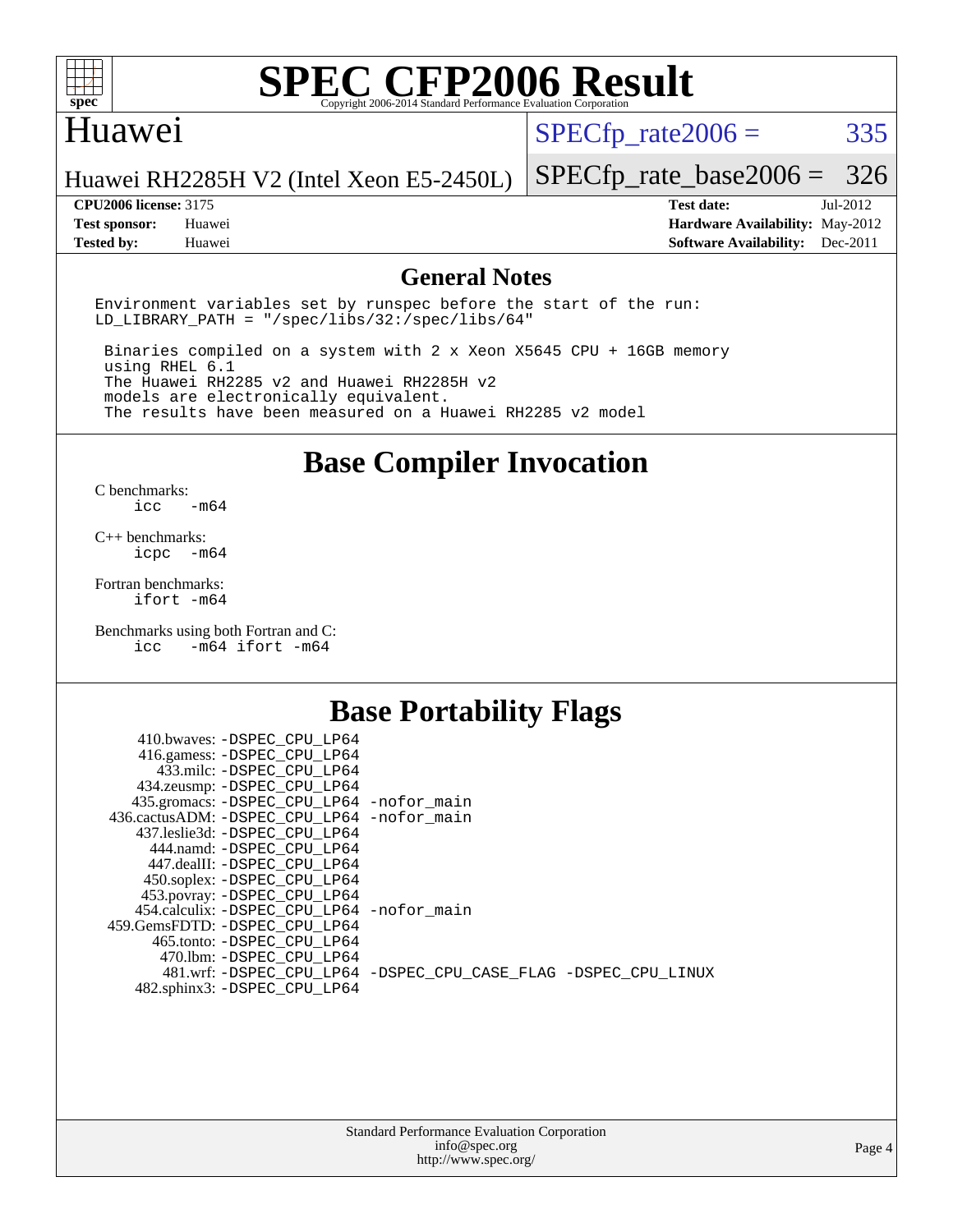

#### Huawei

 $SPECTp\_rate2006 = 335$ 

Huawei RH2285H V2 (Intel Xeon E5-2450L)

**[Test sponsor:](http://www.spec.org/auto/cpu2006/Docs/result-fields.html#Testsponsor)** Huawei **[Hardware Availability:](http://www.spec.org/auto/cpu2006/Docs/result-fields.html#HardwareAvailability)** May-2012 **[Tested by:](http://www.spec.org/auto/cpu2006/Docs/result-fields.html#Testedby)** Huawei **[Software Availability:](http://www.spec.org/auto/cpu2006/Docs/result-fields.html#SoftwareAvailability)** Dec-2011

[SPECfp\\_rate\\_base2006 =](http://www.spec.org/auto/cpu2006/Docs/result-fields.html#SPECfpratebase2006) 326 **[CPU2006 license:](http://www.spec.org/auto/cpu2006/Docs/result-fields.html#CPU2006license)** 3175 **[Test date:](http://www.spec.org/auto/cpu2006/Docs/result-fields.html#Testdate)** Jul-2012

**[Base Optimization Flags](http://www.spec.org/auto/cpu2006/Docs/result-fields.html#BaseOptimizationFlags)**

[C benchmarks](http://www.spec.org/auto/cpu2006/Docs/result-fields.html#Cbenchmarks): [-xAVX](http://www.spec.org/cpu2006/results/res2014q3/cpu2006-20140628-30064.flags.html#user_CCbase_f-xAVX) [-ipo](http://www.spec.org/cpu2006/results/res2014q3/cpu2006-20140628-30064.flags.html#user_CCbase_f-ipo) [-O3](http://www.spec.org/cpu2006/results/res2014q3/cpu2006-20140628-30064.flags.html#user_CCbase_f-O3) [-no-prec-div](http://www.spec.org/cpu2006/results/res2014q3/cpu2006-20140628-30064.flags.html#user_CCbase_f-no-prec-div) [-static](http://www.spec.org/cpu2006/results/res2014q3/cpu2006-20140628-30064.flags.html#user_CCbase_f-static) [-opt-prefetch](http://www.spec.org/cpu2006/results/res2014q3/cpu2006-20140628-30064.flags.html#user_CCbase_f-opt-prefetch) [-auto-p32](http://www.spec.org/cpu2006/results/res2014q3/cpu2006-20140628-30064.flags.html#user_CCbase_f-auto-p32) [-ansi-alias](http://www.spec.org/cpu2006/results/res2014q3/cpu2006-20140628-30064.flags.html#user_CCbase_f-ansi-alias) [-opt-mem-layout-trans=3](http://www.spec.org/cpu2006/results/res2014q3/cpu2006-20140628-30064.flags.html#user_CCbase_f-opt-mem-layout-trans_a7b82ad4bd7abf52556d4961a2ae94d5) [C++ benchmarks:](http://www.spec.org/auto/cpu2006/Docs/result-fields.html#CXXbenchmarks) [-xAVX](http://www.spec.org/cpu2006/results/res2014q3/cpu2006-20140628-30064.flags.html#user_CXXbase_f-xAVX) [-ipo](http://www.spec.org/cpu2006/results/res2014q3/cpu2006-20140628-30064.flags.html#user_CXXbase_f-ipo) [-O3](http://www.spec.org/cpu2006/results/res2014q3/cpu2006-20140628-30064.flags.html#user_CXXbase_f-O3) [-no-prec-div](http://www.spec.org/cpu2006/results/res2014q3/cpu2006-20140628-30064.flags.html#user_CXXbase_f-no-prec-div) [-static](http://www.spec.org/cpu2006/results/res2014q3/cpu2006-20140628-30064.flags.html#user_CXXbase_f-static) [-opt-prefetch](http://www.spec.org/cpu2006/results/res2014q3/cpu2006-20140628-30064.flags.html#user_CXXbase_f-opt-prefetch) [-auto-p32](http://www.spec.org/cpu2006/results/res2014q3/cpu2006-20140628-30064.flags.html#user_CXXbase_f-auto-p32) [-ansi-alias](http://www.spec.org/cpu2006/results/res2014q3/cpu2006-20140628-30064.flags.html#user_CXXbase_f-ansi-alias) [-opt-mem-layout-trans=3](http://www.spec.org/cpu2006/results/res2014q3/cpu2006-20140628-30064.flags.html#user_CXXbase_f-opt-mem-layout-trans_a7b82ad4bd7abf52556d4961a2ae94d5) [Fortran benchmarks](http://www.spec.org/auto/cpu2006/Docs/result-fields.html#Fortranbenchmarks): [-xAVX](http://www.spec.org/cpu2006/results/res2014q3/cpu2006-20140628-30064.flags.html#user_FCbase_f-xAVX) [-ipo](http://www.spec.org/cpu2006/results/res2014q3/cpu2006-20140628-30064.flags.html#user_FCbase_f-ipo) [-O3](http://www.spec.org/cpu2006/results/res2014q3/cpu2006-20140628-30064.flags.html#user_FCbase_f-O3) [-no-prec-div](http://www.spec.org/cpu2006/results/res2014q3/cpu2006-20140628-30064.flags.html#user_FCbase_f-no-prec-div) [-static](http://www.spec.org/cpu2006/results/res2014q3/cpu2006-20140628-30064.flags.html#user_FCbase_f-static) [-opt-prefetch](http://www.spec.org/cpu2006/results/res2014q3/cpu2006-20140628-30064.flags.html#user_FCbase_f-opt-prefetch) [Benchmarks using both Fortran and C](http://www.spec.org/auto/cpu2006/Docs/result-fields.html#BenchmarksusingbothFortranandC): [-xAVX](http://www.spec.org/cpu2006/results/res2014q3/cpu2006-20140628-30064.flags.html#user_CC_FCbase_f-xAVX) [-ipo](http://www.spec.org/cpu2006/results/res2014q3/cpu2006-20140628-30064.flags.html#user_CC_FCbase_f-ipo) [-O3](http://www.spec.org/cpu2006/results/res2014q3/cpu2006-20140628-30064.flags.html#user_CC_FCbase_f-O3) [-no-prec-div](http://www.spec.org/cpu2006/results/res2014q3/cpu2006-20140628-30064.flags.html#user_CC_FCbase_f-no-prec-div) [-static](http://www.spec.org/cpu2006/results/res2014q3/cpu2006-20140628-30064.flags.html#user_CC_FCbase_f-static) [-opt-prefetch](http://www.spec.org/cpu2006/results/res2014q3/cpu2006-20140628-30064.flags.html#user_CC_FCbase_f-opt-prefetch) [-auto-p32](http://www.spec.org/cpu2006/results/res2014q3/cpu2006-20140628-30064.flags.html#user_CC_FCbase_f-auto-p32) [-ansi-alias](http://www.spec.org/cpu2006/results/res2014q3/cpu2006-20140628-30064.flags.html#user_CC_FCbase_f-ansi-alias) [-opt-mem-layout-trans=3](http://www.spec.org/cpu2006/results/res2014q3/cpu2006-20140628-30064.flags.html#user_CC_FCbase_f-opt-mem-layout-trans_a7b82ad4bd7abf52556d4961a2ae94d5)

### **[Peak Compiler Invocation](http://www.spec.org/auto/cpu2006/Docs/result-fields.html#PeakCompilerInvocation)**

[C benchmarks \(except as noted below\)](http://www.spec.org/auto/cpu2006/Docs/result-fields.html#Cbenchmarksexceptasnotedbelow):  $\text{icc}$  -m64

482.sphinx3: [icc -m32](http://www.spec.org/cpu2006/results/res2014q3/cpu2006-20140628-30064.flags.html#user_peakCCLD482_sphinx3_intel_icc_a6a621f8d50482236b970c6ac5f55f93)

[C++ benchmarks \(except as noted below\):](http://www.spec.org/auto/cpu2006/Docs/result-fields.html#CXXbenchmarksexceptasnotedbelow) [icpc -m64](http://www.spec.org/cpu2006/results/res2014q3/cpu2006-20140628-30064.flags.html#user_CXXpeak_intel_icpc_64bit_bedb90c1146cab66620883ef4f41a67e)

450.soplex: [icpc -m32](http://www.spec.org/cpu2006/results/res2014q3/cpu2006-20140628-30064.flags.html#user_peakCXXLD450_soplex_intel_icpc_4e5a5ef1a53fd332b3c49e69c3330699)

[Fortran benchmarks](http://www.spec.org/auto/cpu2006/Docs/result-fields.html#Fortranbenchmarks): [ifort -m64](http://www.spec.org/cpu2006/results/res2014q3/cpu2006-20140628-30064.flags.html#user_FCpeak_intel_ifort_64bit_ee9d0fb25645d0210d97eb0527dcc06e)

[Benchmarks using both Fortran and C](http://www.spec.org/auto/cpu2006/Docs/result-fields.html#BenchmarksusingbothFortranandC): [icc -m64](http://www.spec.org/cpu2006/results/res2014q3/cpu2006-20140628-30064.flags.html#user_CC_FCpeak_intel_icc_64bit_0b7121f5ab7cfabee23d88897260401c) [ifort -m64](http://www.spec.org/cpu2006/results/res2014q3/cpu2006-20140628-30064.flags.html#user_CC_FCpeak_intel_ifort_64bit_ee9d0fb25645d0210d97eb0527dcc06e)

### **[Peak Portability Flags](http://www.spec.org/auto/cpu2006/Docs/result-fields.html#PeakPortabilityFlags)**

 410.bwaves: [-DSPEC\\_CPU\\_LP64](http://www.spec.org/cpu2006/results/res2014q3/cpu2006-20140628-30064.flags.html#suite_peakPORTABILITY410_bwaves_DSPEC_CPU_LP64) 416.gamess: [-DSPEC\\_CPU\\_LP64](http://www.spec.org/cpu2006/results/res2014q3/cpu2006-20140628-30064.flags.html#suite_peakPORTABILITY416_gamess_DSPEC_CPU_LP64) 433.milc: [-DSPEC\\_CPU\\_LP64](http://www.spec.org/cpu2006/results/res2014q3/cpu2006-20140628-30064.flags.html#suite_peakPORTABILITY433_milc_DSPEC_CPU_LP64) 434.zeusmp: [-DSPEC\\_CPU\\_LP64](http://www.spec.org/cpu2006/results/res2014q3/cpu2006-20140628-30064.flags.html#suite_peakPORTABILITY434_zeusmp_DSPEC_CPU_LP64) 435.gromacs: [-DSPEC\\_CPU\\_LP64](http://www.spec.org/cpu2006/results/res2014q3/cpu2006-20140628-30064.flags.html#suite_peakPORTABILITY435_gromacs_DSPEC_CPU_LP64) [-nofor\\_main](http://www.spec.org/cpu2006/results/res2014q3/cpu2006-20140628-30064.flags.html#user_peakLDPORTABILITY435_gromacs_f-nofor_main) 436.cactusADM: [-DSPEC\\_CPU\\_LP64](http://www.spec.org/cpu2006/results/res2014q3/cpu2006-20140628-30064.flags.html#suite_peakPORTABILITY436_cactusADM_DSPEC_CPU_LP64) [-nofor\\_main](http://www.spec.org/cpu2006/results/res2014q3/cpu2006-20140628-30064.flags.html#user_peakLDPORTABILITY436_cactusADM_f-nofor_main) 437.leslie3d: [-DSPEC\\_CPU\\_LP64](http://www.spec.org/cpu2006/results/res2014q3/cpu2006-20140628-30064.flags.html#suite_peakPORTABILITY437_leslie3d_DSPEC_CPU_LP64) 444.namd: [-DSPEC\\_CPU\\_LP64](http://www.spec.org/cpu2006/results/res2014q3/cpu2006-20140628-30064.flags.html#suite_peakPORTABILITY444_namd_DSPEC_CPU_LP64) 447.dealII: [-DSPEC\\_CPU\\_LP64](http://www.spec.org/cpu2006/results/res2014q3/cpu2006-20140628-30064.flags.html#suite_peakPORTABILITY447_dealII_DSPEC_CPU_LP64) 453.povray: [-DSPEC\\_CPU\\_LP64](http://www.spec.org/cpu2006/results/res2014q3/cpu2006-20140628-30064.flags.html#suite_peakPORTABILITY453_povray_DSPEC_CPU_LP64)

Continued on next page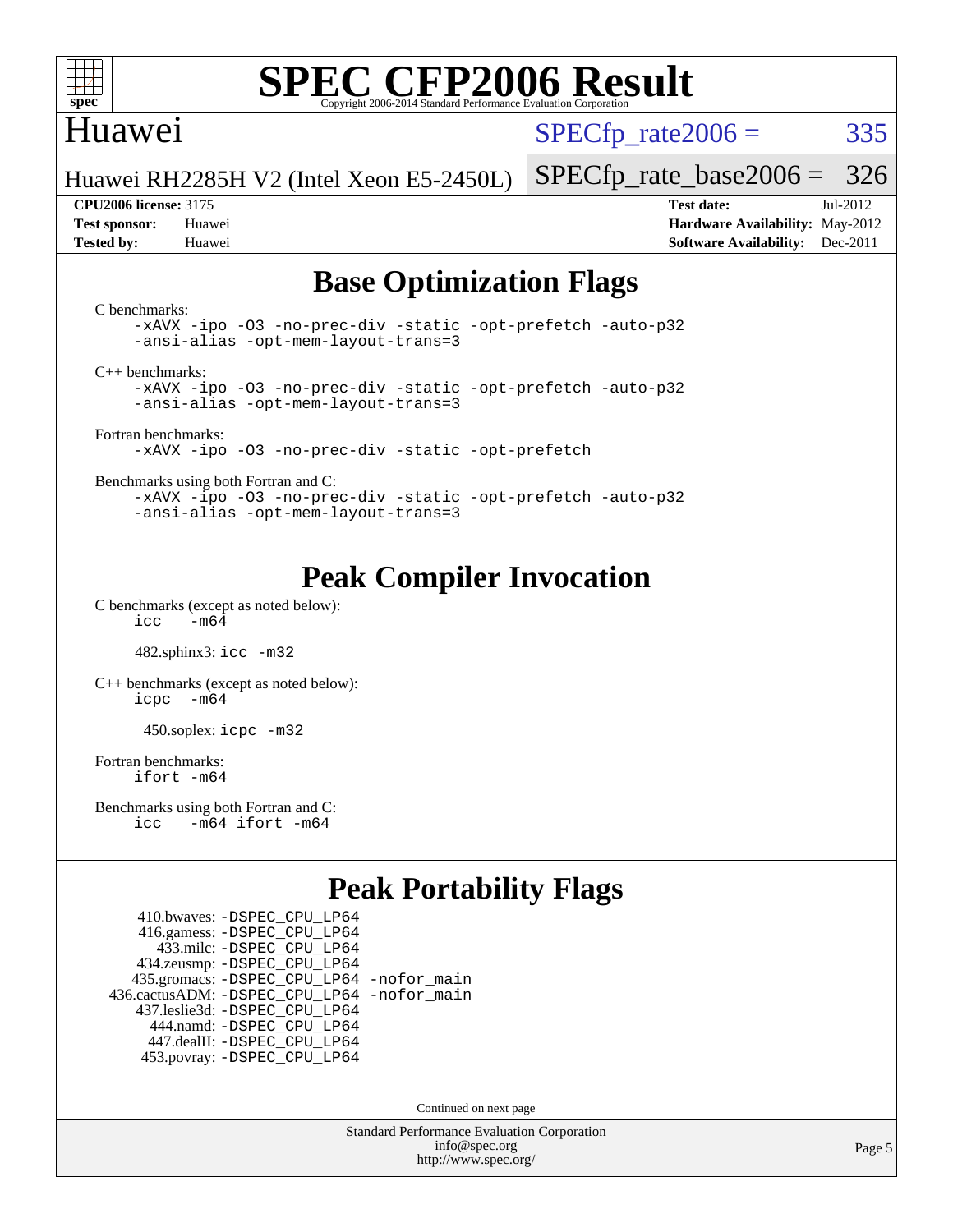

#### Huawei

 $SPECTp\_rate2006 = 335$ 

Huawei RH2285H V2 (Intel Xeon E5-2450L)

[SPECfp\\_rate\\_base2006 =](http://www.spec.org/auto/cpu2006/Docs/result-fields.html#SPECfpratebase2006) 326

**[CPU2006 license:](http://www.spec.org/auto/cpu2006/Docs/result-fields.html#CPU2006license)** 3175 **[Test date:](http://www.spec.org/auto/cpu2006/Docs/result-fields.html#Testdate)** Jul-2012 **[Test sponsor:](http://www.spec.org/auto/cpu2006/Docs/result-fields.html#Testsponsor)** Huawei **[Hardware Availability:](http://www.spec.org/auto/cpu2006/Docs/result-fields.html#HardwareAvailability)** May-2012 **[Tested by:](http://www.spec.org/auto/cpu2006/Docs/result-fields.html#Testedby)** Huawei **[Software Availability:](http://www.spec.org/auto/cpu2006/Docs/result-fields.html#SoftwareAvailability)** Dec-2011

### **[Peak Portability Flags \(Continued\)](http://www.spec.org/auto/cpu2006/Docs/result-fields.html#PeakPortabilityFlags)**

 454.calculix: [-DSPEC\\_CPU\\_LP64](http://www.spec.org/cpu2006/results/res2014q3/cpu2006-20140628-30064.flags.html#suite_peakPORTABILITY454_calculix_DSPEC_CPU_LP64) [-nofor\\_main](http://www.spec.org/cpu2006/results/res2014q3/cpu2006-20140628-30064.flags.html#user_peakLDPORTABILITY454_calculix_f-nofor_main) 465.tonto: [-DSPEC\\_CPU\\_LP64](http://www.spec.org/cpu2006/results/res2014q3/cpu2006-20140628-30064.flags.html#suite_peakPORTABILITY465_tonto_DSPEC_CPU_LP64) 470.lbm: [-DSPEC\\_CPU\\_LP64](http://www.spec.org/cpu2006/results/res2014q3/cpu2006-20140628-30064.flags.html#suite_peakPORTABILITY470_lbm_DSPEC_CPU_LP64) 481.wrf: [-DSPEC\\_CPU\\_LP64](http://www.spec.org/cpu2006/results/res2014q3/cpu2006-20140628-30064.flags.html#suite_peakPORTABILITY481_wrf_DSPEC_CPU_LP64) [-DSPEC\\_CPU\\_CASE\\_FLAG](http://www.spec.org/cpu2006/results/res2014q3/cpu2006-20140628-30064.flags.html#b481.wrf_peakCPORTABILITY_DSPEC_CPU_CASE_FLAG) [-DSPEC\\_CPU\\_LINUX](http://www.spec.org/cpu2006/results/res2014q3/cpu2006-20140628-30064.flags.html#b481.wrf_peakCPORTABILITY_DSPEC_CPU_LINUX)

### **[Peak Optimization Flags](http://www.spec.org/auto/cpu2006/Docs/result-fields.html#PeakOptimizationFlags)**

[C benchmarks](http://www.spec.org/auto/cpu2006/Docs/result-fields.html#Cbenchmarks):

 433.milc: [-xAVX](http://www.spec.org/cpu2006/results/res2014q3/cpu2006-20140628-30064.flags.html#user_peakPASS2_CFLAGSPASS2_LDFLAGS433_milc_f-xAVX)(pass 2) [-prof-gen](http://www.spec.org/cpu2006/results/res2014q3/cpu2006-20140628-30064.flags.html#user_peakPASS1_CFLAGSPASS1_LDFLAGS433_milc_prof_gen_e43856698f6ca7b7e442dfd80e94a8fc)(pass 1) [-ipo](http://www.spec.org/cpu2006/results/res2014q3/cpu2006-20140628-30064.flags.html#user_peakPASS2_CFLAGSPASS2_LDFLAGS433_milc_f-ipo)(pass 2) [-O3](http://www.spec.org/cpu2006/results/res2014q3/cpu2006-20140628-30064.flags.html#user_peakPASS2_CFLAGSPASS2_LDFLAGS433_milc_f-O3)(pass 2) [-no-prec-div](http://www.spec.org/cpu2006/results/res2014q3/cpu2006-20140628-30064.flags.html#user_peakPASS2_CFLAGSPASS2_LDFLAGS433_milc_f-no-prec-div)(pass 2) [-prof-use](http://www.spec.org/cpu2006/results/res2014q3/cpu2006-20140628-30064.flags.html#user_peakPASS2_CFLAGSPASS2_LDFLAGS433_milc_prof_use_bccf7792157ff70d64e32fe3e1250b55)(pass 2) [-static](http://www.spec.org/cpu2006/results/res2014q3/cpu2006-20140628-30064.flags.html#user_peakOPTIMIZE433_milc_f-static) [-auto-ilp32](http://www.spec.org/cpu2006/results/res2014q3/cpu2006-20140628-30064.flags.html#user_peakCOPTIMIZE433_milc_f-auto-ilp32) [-opt-mem-layout-trans=3](http://www.spec.org/cpu2006/results/res2014q3/cpu2006-20140628-30064.flags.html#user_peakCOPTIMIZE433_milc_f-opt-mem-layout-trans_a7b82ad4bd7abf52556d4961a2ae94d5)

 $470$ .lbm: basepeak = yes

 482.sphinx3: [-xSSE4.2](http://www.spec.org/cpu2006/results/res2014q3/cpu2006-20140628-30064.flags.html#user_peakOPTIMIZE482_sphinx3_f-xSSE42_f91528193cf0b216347adb8b939d4107) [-ipo](http://www.spec.org/cpu2006/results/res2014q3/cpu2006-20140628-30064.flags.html#user_peakOPTIMIZE482_sphinx3_f-ipo) [-O3](http://www.spec.org/cpu2006/results/res2014q3/cpu2006-20140628-30064.flags.html#user_peakOPTIMIZE482_sphinx3_f-O3) [-no-prec-div](http://www.spec.org/cpu2006/results/res2014q3/cpu2006-20140628-30064.flags.html#user_peakOPTIMIZE482_sphinx3_f-no-prec-div) [-opt-prefetch](http://www.spec.org/cpu2006/results/res2014q3/cpu2006-20140628-30064.flags.html#user_peakOPTIMIZE482_sphinx3_f-opt-prefetch) [-static](http://www.spec.org/cpu2006/results/res2014q3/cpu2006-20140628-30064.flags.html#user_peakOPTIMIZE482_sphinx3_f-static) [-unroll2](http://www.spec.org/cpu2006/results/res2014q3/cpu2006-20140628-30064.flags.html#user_peakCOPTIMIZE482_sphinx3_f-unroll_784dae83bebfb236979b41d2422d7ec2)

 $C_{++}$  benchmarks:

444.namd:  $-xAVX(pass 2)$  $-xAVX(pass 2)$  [-prof-gen](http://www.spec.org/cpu2006/results/res2014q3/cpu2006-20140628-30064.flags.html#user_peakPASS1_CXXFLAGSPASS1_LDFLAGS444_namd_prof_gen_e43856698f6ca7b7e442dfd80e94a8fc)(pass 1) [-ipo](http://www.spec.org/cpu2006/results/res2014q3/cpu2006-20140628-30064.flags.html#user_peakPASS2_CXXFLAGSPASS2_LDFLAGS444_namd_f-ipo)(pass 2) [-O3](http://www.spec.org/cpu2006/results/res2014q3/cpu2006-20140628-30064.flags.html#user_peakPASS2_CXXFLAGSPASS2_LDFLAGS444_namd_f-O3)(pass 2) [-no-prec-div](http://www.spec.org/cpu2006/results/res2014q3/cpu2006-20140628-30064.flags.html#user_peakPASS2_CXXFLAGSPASS2_LDFLAGS444_namd_f-no-prec-div)(pass 2) [-prof-use](http://www.spec.org/cpu2006/results/res2014q3/cpu2006-20140628-30064.flags.html#user_peakPASS2_CXXFLAGSPASS2_LDFLAGS444_namd_prof_use_bccf7792157ff70d64e32fe3e1250b55)(pass 2) [-fno-alias](http://www.spec.org/cpu2006/results/res2014q3/cpu2006-20140628-30064.flags.html#user_peakCXXOPTIMIZE444_namd_f-no-alias_694e77f6c5a51e658e82ccff53a9e63a) [-auto-ilp32](http://www.spec.org/cpu2006/results/res2014q3/cpu2006-20140628-30064.flags.html#user_peakCXXOPTIMIZE444_namd_f-auto-ilp32)

 $447$ .dealII: basepeak = yes

 $450$ .soplex:  $-x$ AVX(pass 2)  $-p$ rof-gen(pass 1)  $-i$ po(pass 2)  $-03$ (pass 2) [-no-prec-div](http://www.spec.org/cpu2006/results/res2014q3/cpu2006-20140628-30064.flags.html#user_peakPASS2_CXXFLAGSPASS2_LDFLAGS450_soplex_f-no-prec-div)(pass 2) [-prof-use](http://www.spec.org/cpu2006/results/res2014q3/cpu2006-20140628-30064.flags.html#user_peakPASS2_CXXFLAGSPASS2_LDFLAGS450_soplex_prof_use_bccf7792157ff70d64e32fe3e1250b55)(pass 2) [-opt-malloc-options=3](http://www.spec.org/cpu2006/results/res2014q3/cpu2006-20140628-30064.flags.html#user_peakOPTIMIZE450_soplex_f-opt-malloc-options_13ab9b803cf986b4ee62f0a5998c2238)

 453.povray: [-xAVX](http://www.spec.org/cpu2006/results/res2014q3/cpu2006-20140628-30064.flags.html#user_peakPASS2_CXXFLAGSPASS2_LDFLAGS453_povray_f-xAVX)(pass 2) [-prof-gen](http://www.spec.org/cpu2006/results/res2014q3/cpu2006-20140628-30064.flags.html#user_peakPASS1_CXXFLAGSPASS1_LDFLAGS453_povray_prof_gen_e43856698f6ca7b7e442dfd80e94a8fc)(pass 1) [-ipo](http://www.spec.org/cpu2006/results/res2014q3/cpu2006-20140628-30064.flags.html#user_peakPASS2_CXXFLAGSPASS2_LDFLAGS453_povray_f-ipo)(pass 2) [-O3](http://www.spec.org/cpu2006/results/res2014q3/cpu2006-20140628-30064.flags.html#user_peakPASS2_CXXFLAGSPASS2_LDFLAGS453_povray_f-O3)(pass 2) [-no-prec-div](http://www.spec.org/cpu2006/results/res2014q3/cpu2006-20140628-30064.flags.html#user_peakPASS2_CXXFLAGSPASS2_LDFLAGS453_povray_f-no-prec-div)(pass 2) [-prof-use](http://www.spec.org/cpu2006/results/res2014q3/cpu2006-20140628-30064.flags.html#user_peakPASS2_CXXFLAGSPASS2_LDFLAGS453_povray_prof_use_bccf7792157ff70d64e32fe3e1250b55)(pass 2) [-auto-ilp32](http://www.spec.org/cpu2006/results/res2014q3/cpu2006-20140628-30064.flags.html#user_peakCXXOPTIMIZE453_povray_f-auto-ilp32) [-opt-mem-layout-trans=3](http://www.spec.org/cpu2006/results/res2014q3/cpu2006-20140628-30064.flags.html#user_peakCXXOPTIMIZE453_povray_f-opt-mem-layout-trans_a7b82ad4bd7abf52556d4961a2ae94d5)

[Fortran benchmarks](http://www.spec.org/auto/cpu2006/Docs/result-fields.html#Fortranbenchmarks):

 410.bwaves: [-xAVX](http://www.spec.org/cpu2006/results/res2014q3/cpu2006-20140628-30064.flags.html#user_peakPASS2_FFLAGSPASS2_LDFLAGS410_bwaves_f-xAVX)(pass 2) [-prof-gen](http://www.spec.org/cpu2006/results/res2014q3/cpu2006-20140628-30064.flags.html#user_peakPASS1_FFLAGSPASS1_LDFLAGS410_bwaves_prof_gen_e43856698f6ca7b7e442dfd80e94a8fc)(pass 1) [-ipo](http://www.spec.org/cpu2006/results/res2014q3/cpu2006-20140628-30064.flags.html#user_peakPASS2_FFLAGSPASS2_LDFLAGS410_bwaves_f-ipo)(pass 2) [-O3](http://www.spec.org/cpu2006/results/res2014q3/cpu2006-20140628-30064.flags.html#user_peakPASS2_FFLAGSPASS2_LDFLAGS410_bwaves_f-O3)(pass 2) [-no-prec-div](http://www.spec.org/cpu2006/results/res2014q3/cpu2006-20140628-30064.flags.html#user_peakPASS2_FFLAGSPASS2_LDFLAGS410_bwaves_f-no-prec-div)(pass 2) [-prof-use](http://www.spec.org/cpu2006/results/res2014q3/cpu2006-20140628-30064.flags.html#user_peakPASS2_FFLAGSPASS2_LDFLAGS410_bwaves_prof_use_bccf7792157ff70d64e32fe3e1250b55)(pass 2) [-static](http://www.spec.org/cpu2006/results/res2014q3/cpu2006-20140628-30064.flags.html#user_peakOPTIMIZE410_bwaves_f-static)

 416.gamess: [-xAVX](http://www.spec.org/cpu2006/results/res2014q3/cpu2006-20140628-30064.flags.html#user_peakPASS2_FFLAGSPASS2_LDFLAGS416_gamess_f-xAVX)(pass 2) [-prof-gen](http://www.spec.org/cpu2006/results/res2014q3/cpu2006-20140628-30064.flags.html#user_peakPASS1_FFLAGSPASS1_LDFLAGS416_gamess_prof_gen_e43856698f6ca7b7e442dfd80e94a8fc)(pass 1) [-ipo](http://www.spec.org/cpu2006/results/res2014q3/cpu2006-20140628-30064.flags.html#user_peakPASS2_FFLAGSPASS2_LDFLAGS416_gamess_f-ipo)(pass 2) [-O3](http://www.spec.org/cpu2006/results/res2014q3/cpu2006-20140628-30064.flags.html#user_peakPASS2_FFLAGSPASS2_LDFLAGS416_gamess_f-O3)(pass 2) [-no-prec-div](http://www.spec.org/cpu2006/results/res2014q3/cpu2006-20140628-30064.flags.html#user_peakPASS2_FFLAGSPASS2_LDFLAGS416_gamess_f-no-prec-div)(pass 2) [-prof-use](http://www.spec.org/cpu2006/results/res2014q3/cpu2006-20140628-30064.flags.html#user_peakPASS2_FFLAGSPASS2_LDFLAGS416_gamess_prof_use_bccf7792157ff70d64e32fe3e1250b55)(pass 2) [-unroll2](http://www.spec.org/cpu2006/results/res2014q3/cpu2006-20140628-30064.flags.html#user_peakOPTIMIZE416_gamess_f-unroll_784dae83bebfb236979b41d2422d7ec2) [-inline-level=0](http://www.spec.org/cpu2006/results/res2014q3/cpu2006-20140628-30064.flags.html#user_peakOPTIMIZE416_gamess_f-inline-level_318d07a09274ad25e8d15dbfaa68ba50) [-scalar-rep-](http://www.spec.org/cpu2006/results/res2014q3/cpu2006-20140628-30064.flags.html#user_peakOPTIMIZE416_gamess_f-disablescalarrep_abbcad04450fb118e4809c81d83c8a1d) [-static](http://www.spec.org/cpu2006/results/res2014q3/cpu2006-20140628-30064.flags.html#user_peakOPTIMIZE416_gamess_f-static)

434.zeusmp: basepeak = yes

437.leslie3d: [-xAVX](http://www.spec.org/cpu2006/results/res2014q3/cpu2006-20140628-30064.flags.html#user_peakOPTIMIZE437_leslie3d_f-xAVX) [-ipo](http://www.spec.org/cpu2006/results/res2014q3/cpu2006-20140628-30064.flags.html#user_peakOPTIMIZE437_leslie3d_f-ipo) [-O3](http://www.spec.org/cpu2006/results/res2014q3/cpu2006-20140628-30064.flags.html#user_peakOPTIMIZE437_leslie3d_f-O3) [-no-prec-div](http://www.spec.org/cpu2006/results/res2014q3/cpu2006-20140628-30064.flags.html#user_peakOPTIMIZE437_leslie3d_f-no-prec-div) [-static](http://www.spec.org/cpu2006/results/res2014q3/cpu2006-20140628-30064.flags.html#user_peakOPTIMIZE437_leslie3d_f-static) [-opt-prefetch](http://www.spec.org/cpu2006/results/res2014q3/cpu2006-20140628-30064.flags.html#user_peakOPTIMIZE437_leslie3d_f-opt-prefetch)

```
 459.GemsFDTD: -xAVX(pass 2) -prof-gen(pass 1) -ipo(pass 2) -O3(pass 2)
              -no-prec-div(pass 2) -prof-use(pass 2) -opt-malloc-options=3
```
Continued on next page